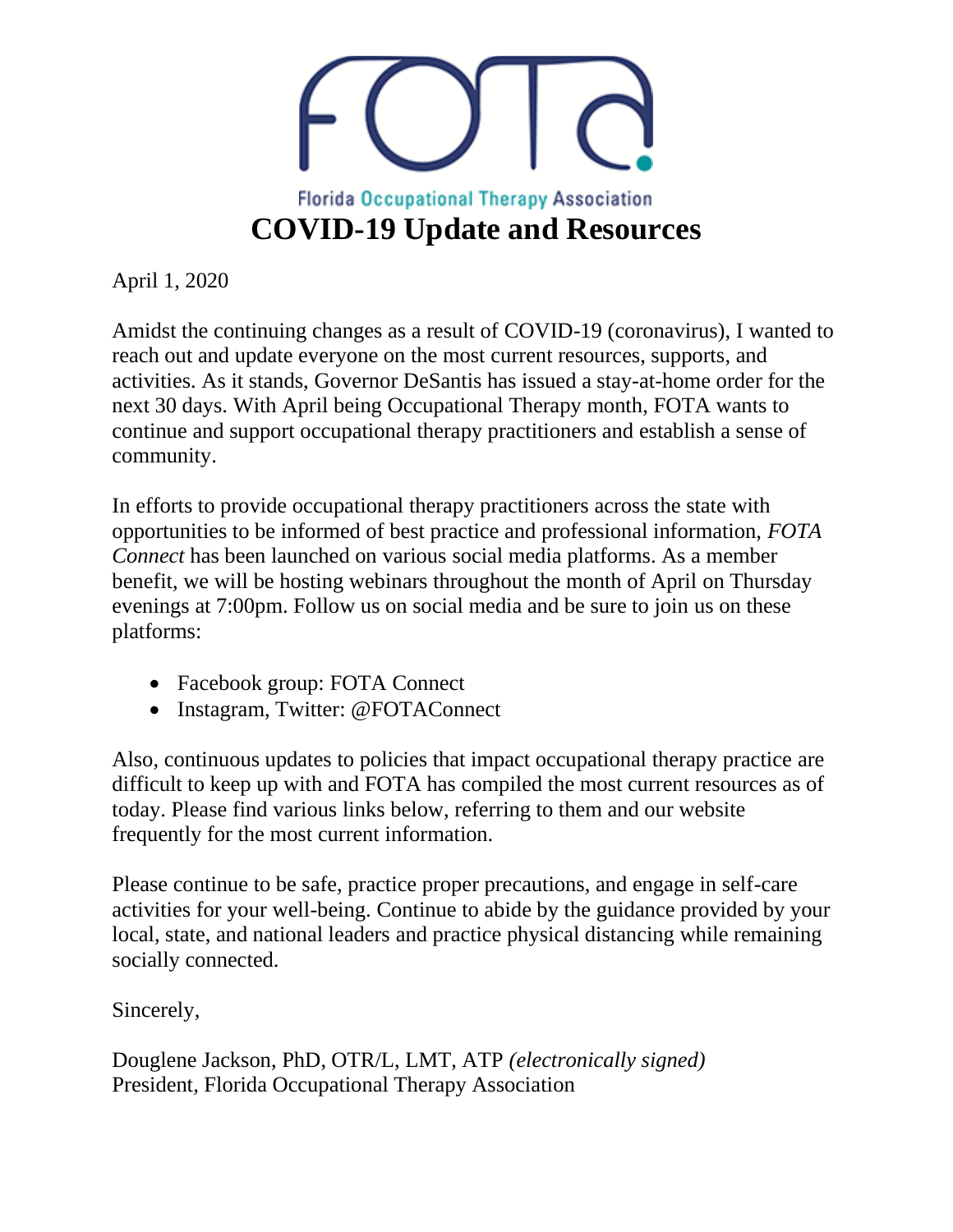# *All resources below are current as of April 1, 2020*

#### **Student Loans**

- Due to COVID-19, borrowers have the option to suspend their payments without interest accruing and should contact their loan servicer to determine if they are eligible. Payments may be placed in administrative forbearance and you may also be able to discuss lowering monthly payments. You can find resources for borrowers and students below:
	- o <https://studentaid.gov/announcements-events/coronavirus>
	- o [https://www.ed.gov/news/press-releases/delivering-president-trumps-promise](https://www.ed.gov/news/press-releases/delivering-president-trumps-promise-secretary-devos-suspends-federal-student-loan-payments-waives-interest-during-national-emergency)[secretary-devos-suspends-federal-student-loan-payments-waives-interest-during](https://www.ed.gov/news/press-releases/delivering-president-trumps-promise-secretary-devos-suspends-federal-student-loan-payments-waives-interest-during-national-emergency)[national-emergency](https://www.ed.gov/news/press-releases/delivering-president-trumps-promise-secretary-devos-suspends-federal-student-loan-payments-waives-interest-during-national-emergency)

#### **The CARES Act**

- The Coronavirus Aid, Relief, and Economic Security (CARES) Act provides economic support to small businesses, including independent contractors, impacted by COVID-19. The program includes loans that can convert into grants for businesses: 1) Paycheck Protection Program and 2) Economic Injury Disaster Loans and Loan Advance
	- o Paycheck Protection Program information
		- [https://www.sba.gov/funding-programs/loans/paycheck-protection](https://www.sba.gov/funding-programs/loans/paycheck-protection-program)[program](https://www.sba.gov/funding-programs/loans/paycheck-protection-program)
	- o Economic Injury Disaster Loans and Loan Advance
		- <https://covid19relief.sba.gov/#/>
- AOTA has compiled a handout with detailed information on the CARES Act and what it means to occupational therapy practitioners. This includes details on obtaining a small business loan to cover a variety of expenses, including payroll.
	- o [https://www.aota.org/~/media/Corporate/Files/Advocacy/Federal/Fact-](https://www.aota.org/~/media/Corporate/Files/Advocacy/Federal/Fact-Sheets/Small-Business-Loan-Program-McManus-Group.pdf)[Sheets/Small-Business-Loan-Program-McManus-Group.pdf](https://www.aota.org/~/media/Corporate/Files/Advocacy/Federal/Fact-Sheets/Small-Business-Loan-Program-McManus-Group.pdf)
- Although the CARES Act does cover telehealth services, it does not appear to be clear on how that relates to occupational therapy at this time. Stay tuned for timely updates regarding coverage of occupational therapy telehealth services through Medicare
	- o AOTA interpretation
		- [https://www.ama-assn.org/system/files/2020-03/COVID-19-coding](https://www.ama-assn.org/system/files/2020-03/covid-19-coding-advice.pdf)[advice.pdf](https://www.ama-assn.org/system/files/2020-03/covid-19-coding-advice.pdf)

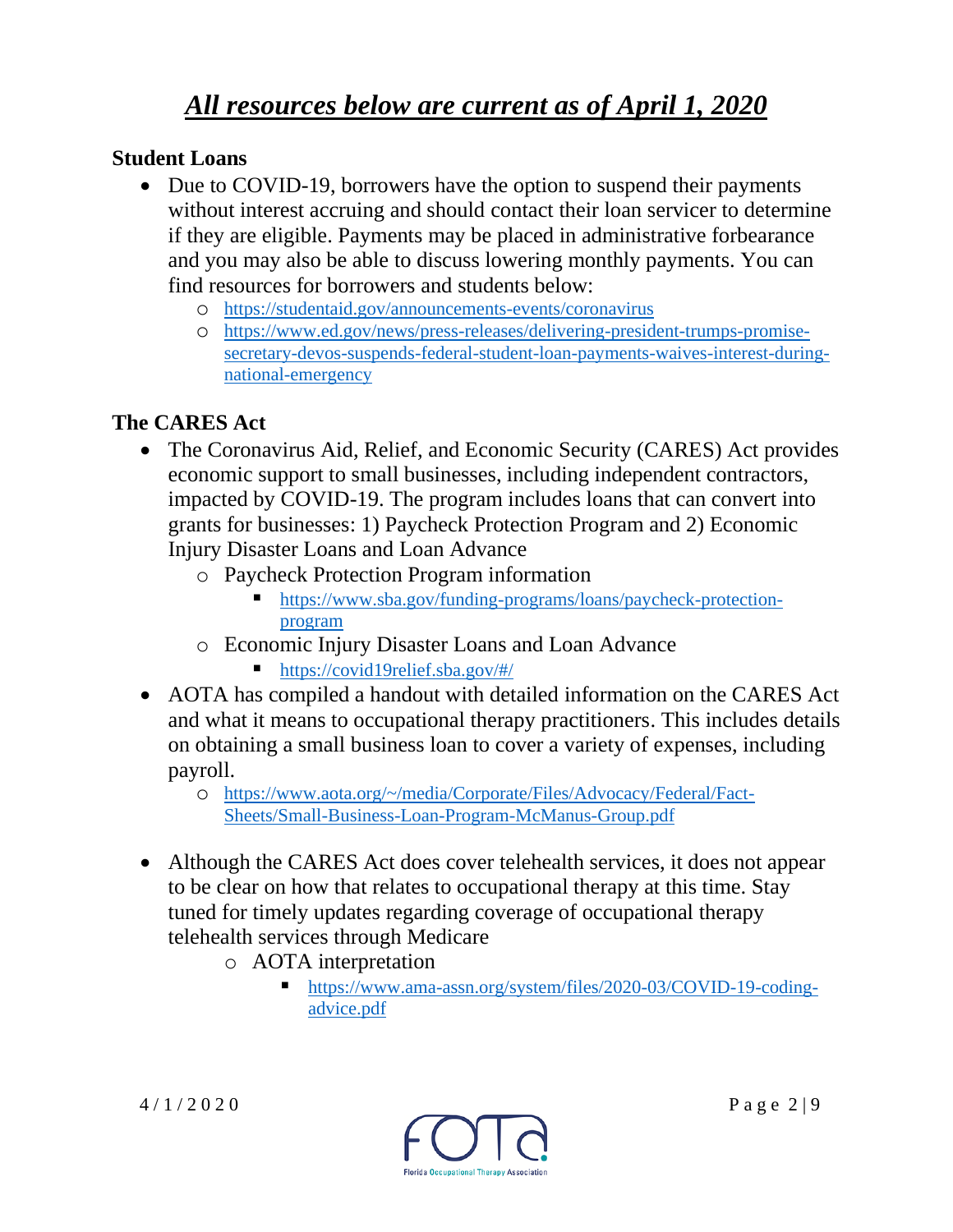## **Unemployment, Taxes, and Other Small Business Resource**s

- The Division of Corporations has extended the annual report filing deadline until June 30, 2020
	- o <https://dos.myflorida.com/sunbiz/manage-business/efile/annual-report/>
- The deadline for filing federal income taxes has been extended from April 15, 2020 until July 15, 2020.
	- o <https://home.treasury.gov/news/press-releases/sm948>
- The federal and local governments have discussed the impact of COVID-19 on unemployment, with a significant projected rate of increase. Stimulus packages and financial assistance resources have been implemented. Individuals can find more information and applications at the links provided below:
	- o Frequently asked questions regarding COVID-19 related employment concerns
		- [http://www.floridajobs.org/docs/default-source/ra-dua-documentation/dua](http://www.floridajobs.org/docs/default-source/ra-dua-documentation/dua-faqs-3-17-20-updates.pdf?sfvrsn=805543b0_4)[faqs-3-17-20-updates.pdf?sfvrsn=805543b0\\_4](http://www.floridajobs.org/docs/default-source/ra-dua-documentation/dua-faqs-3-17-20-updates.pdf?sfvrsn=805543b0_4)
		- Note: Unemployment compensation is now referred to as reemployment assistance benefits
	- o Application for reemployment assistance
		- [http://www.floridajobs.org/Reemployment-Assistance-Service-](http://www.floridajobs.org/Reemployment-Assistance-Service-Center/reemployment-assistance/claimants/apply-for-benefits)[Center/reemployment-assistance/claimants/apply-for-benefits](http://www.floridajobs.org/Reemployment-Assistance-Service-Center/reemployment-assistance/claimants/apply-for-benefits)
- AOTA has compiled information on unemployment, as some OT practitioners might be independent contractors or find themselves with a change in employment status. You can access their resources here:
	- o [https://www.aota.org/Advocacy-Policy/Congressional-Affairs/Legislative-Issues-](https://www.aota.org/Advocacy-Policy/Congressional-Affairs/Legislative-Issues-Update/2020/New-Changes-To-Unemployment-and-leave-support-during-COVID-19)[Update/2020/New-Changes-To-Unemployment-and-leave-support-during-](https://www.aota.org/Advocacy-Policy/Congressional-Affairs/Legislative-Issues-Update/2020/New-Changes-To-Unemployment-and-leave-support-during-COVID-19)[COVID-19](https://www.aota.org/Advocacy-Policy/Congressional-Affairs/Legislative-Issues-Update/2020/New-Changes-To-Unemployment-and-leave-support-during-COVID-19)
- The Small Business Administration is taking efforts to assist with financial hardships by offering loans. This is a decision that each individual must consider regarding their business and information is below:
	- o [https://www.sba.gov/about-sba/sba-newsroom/press-releases-media](https://www.sba.gov/about-sba/sba-newsroom/press-releases-media-advisories/sba-provide-disaster-assistance-loans-small-businesses-impacted-coronavirus-covid-19)[advisories/sba-provide-disaster-assistance-loans-small-businesses-impacted](https://www.sba.gov/about-sba/sba-newsroom/press-releases-media-advisories/sba-provide-disaster-assistance-loans-small-businesses-impacted-coronavirus-covid-19)[coronavirus-COVID-19](https://www.sba.gov/about-sba/sba-newsroom/press-releases-media-advisories/sba-provide-disaster-assistance-loans-small-businesses-impacted-coronavirus-covid-19)

# **Center for Disease Control (CDC) Recommendations**

- The CDC has released multiple resources to promote proper hygiene and precautionary measures
	- o <https://www.cdc.gov/coronavirus/2019-ncov/index.html>

 $4/1/2020$  Page 3|9

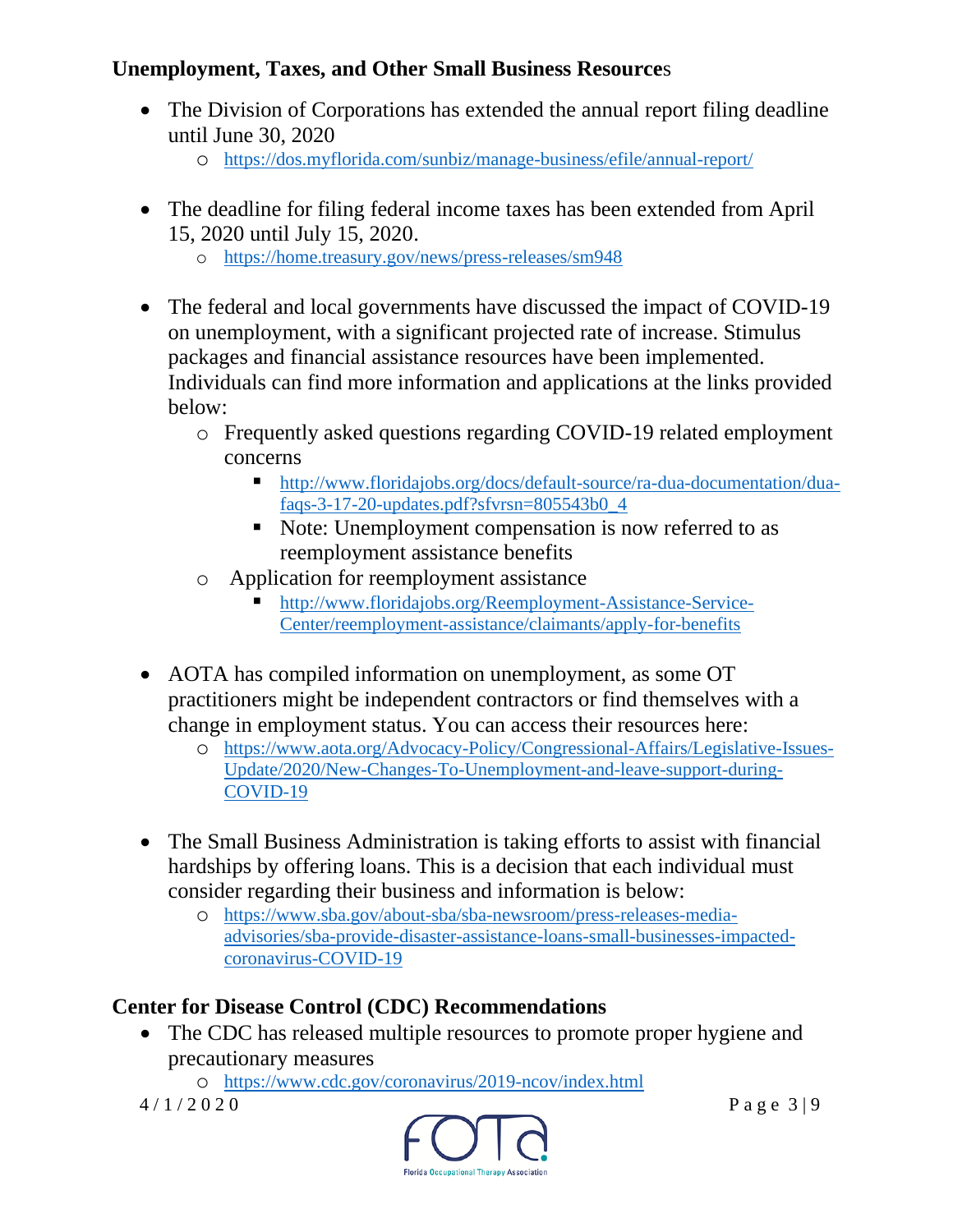#### **Medicare**

- Medicare coverage, as stated above, remains unclear. At the moment, guidance regarding Medicare is still uncertain for telehealth reimbursement. You and your clients can advocate to help this move forward.
	- o [https://www.aota.org/Advocacy-Policy/Federal-Reg-Affairs/News/2020/CMS-](https://www.aota.org/Advocacy-Policy/Federal-Reg-Affairs/News/2020/CMS-Interim-Final-Rule-Analysis.aspx)[Interim-Final-Rule-Analysis.aspx](https://www.aota.org/Advocacy-Policy/Federal-Reg-Affairs/News/2020/CMS-Interim-Final-Rule-Analysis.aspx)
- General information related to Medicare during this time can be accessed here:
	- o <https://www.medicare.gov/medicare-coronavirus>
- E-Visit services have been expanded by CMS
	- o [https://www.aota.org/coronavirus?utm\\_source=Virus%20Update%20031920&u](https://www.aota.org/coronavirus?utm_source=Virus%20Update%20031920&utm_medium=email&utm_campaign=AOTA%20Response%20to%20COVID%2D19) [tm\\_medium=email&utm\\_campaign=AOTA%20Response%20to%20COVID%](https://www.aota.org/coronavirus?utm_source=Virus%20Update%20031920&utm_medium=email&utm_campaign=AOTA%20Response%20to%20COVID%2D19) [2D19](https://www.aota.org/coronavirus?utm_source=Virus%20Update%20031920&utm_medium=email&utm_campaign=AOTA%20Response%20to%20COVID%2D19)

## **Medicaid**

- The page to find all updates for all Florida Medicaid alerts from AHCA can be found here:
	- o [https://ahca.myflorida.com/COVID-19\\_alerts.shtml](https://ahca.myflorida.com/covid-19_alerts.shtml)
- The COVID-19 Medicaid FAQ
	- o AHCA has provided an updated frequently asked questions document
		- [https://ahca.myflorida.com/docs/COVID-19\\_Medicaid\\_FAQs\\_3-22-](https://ahca.myflorida.com/docs/COVID-19_Medicaid_FAQs_3-22-2020.pdf) [2020.pdf](https://ahca.myflorida.com/docs/COVID-19_Medicaid_FAQs_3-22-2020.pdf)
- AHCA has compiled a compendium of resources regarding COVID-19 in one location for ease of access and keeping updated. The link is below:
	- o [https://ahca.myflorida.com/COVID-19\\_alerts.shtml](https://ahca.myflorida.com/covid-19_alerts.shtml)
- General information related to Medicaid can be found here:
	- o AHCA: Therapy Services
		- [https://ahca.myflorida.com/Medicaid/pdffiles/provider\\_alerts/2020\\_03/Tel](https://ahca.myflorida.com/Medicaid/pdffiles/provider_alerts/2020_03/Telemedicine_Guidance_Therapy_Services-EIS_20200320.pdf) [emedicine\\_Guidance\\_Therapy\\_Services-EIS\\_20200320.pdf](https://ahca.myflorida.com/Medicaid/pdffiles/provider_alerts/2020_03/Telemedicine_Guidance_Therapy_Services-EIS_20200320.pdf)
	- o AHCA: Medicaid Coverage of Services (3/16/2020)
		- [https://ahca.myflorida.com/Medicaid/pdffiles/provider\\_alerts/2020\\_03/Me](https://ahca.myflorida.com/Medicaid/pdffiles/provider_alerts/2020_03/Medicaid_Coverage_During_SOE_COVID-19_20200316.pdf) [dicaid\\_Coverage\\_During\\_SOE\\_COVID-19\\_20200316.pdf](https://ahca.myflorida.com/Medicaid/pdffiles/provider_alerts/2020_03/Medicaid_Coverage_During_SOE_COVID-19_20200316.pdf)
	- o Florida Medicaid Health Plan Resources Webpage
		- [https://ahca.myflorida.com/Medicaid/Policy\\_and\\_Quality/Policy/health\\_pl](https://ahca.myflorida.com/Medicaid/Policy_and_Quality/Policy/health_plan_resources.shtml) [an\\_resources.shtml](https://ahca.myflorida.com/Medicaid/Policy_and_Quality/Policy/health_plan_resources.shtml)

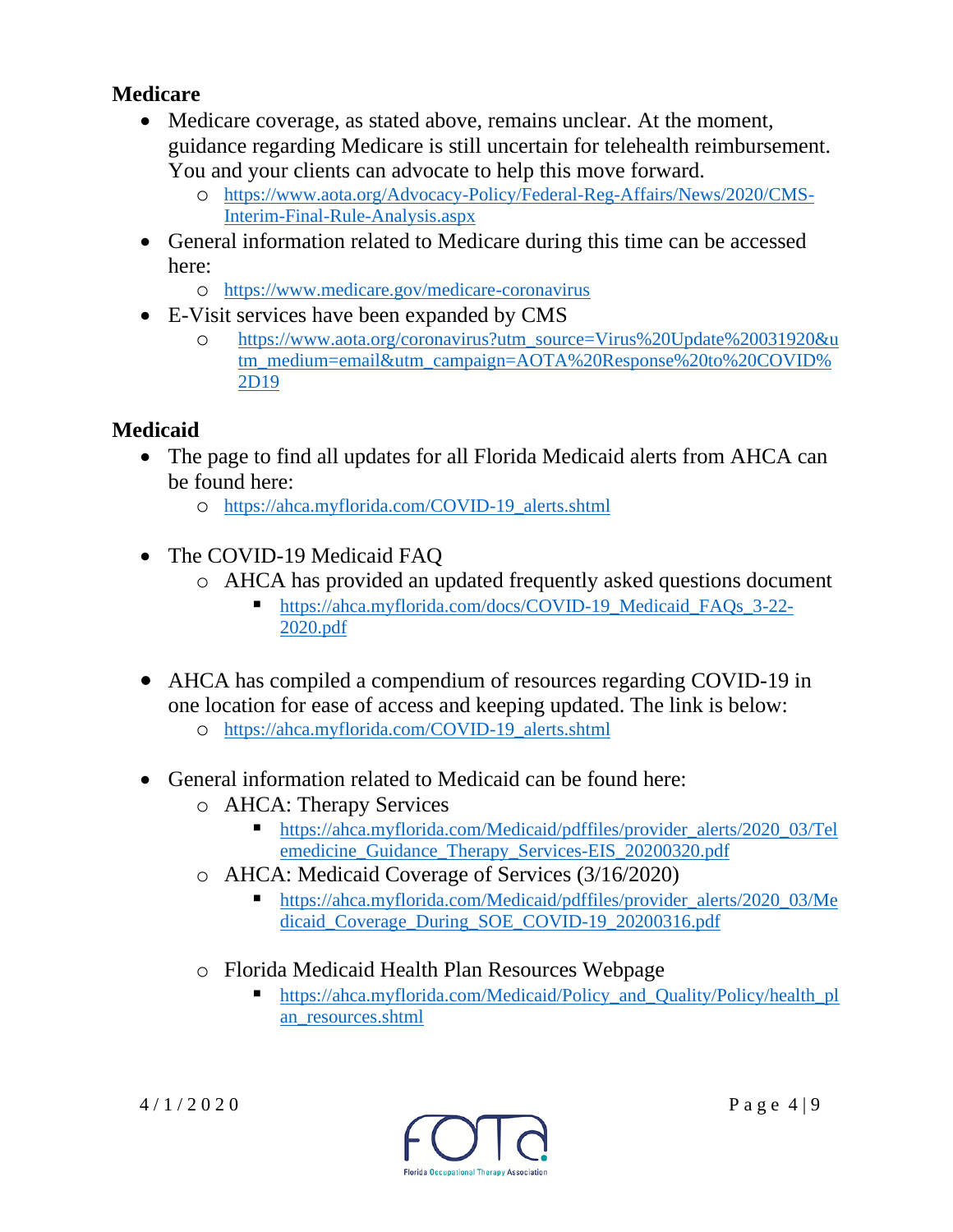## **Florida Department of Health**

- The Florida Department of Health has posted resources for health care providers, as well as the public
	- o <https://floridahealthcovid19.gov/>
	- o (866) 779-6121 or email COVID-19@flhealth.go[https://dos.myflorida.com/sunbiz/manage-business/efile/annual](https://dos.myflorida.com/sunbiz/manage-business/efile/annual-report/)[report/](https://dos.myflorida.com/sunbiz/manage-business/efile/annual-report/)

## **The American Occupational Therapy Association (AOTA)**

- AOTA has compiled resources related to professional practice, with recommendations to visit frequently for updates
	- o [https://www.aota.org/coronavirus?utm\\_source=Virus%20Update%20031920&ut](https://www.aota.org/coronavirus?utm_source=Virus%20Update%20031920&utm_medium=email&utm_campaign=AOTA%20Response%20to%20COVID%2D19) [m\\_medium=email&utm\\_campaign=AOTA%20Response%20to%20COVID%2D](https://www.aota.org/coronavirus?utm_source=Virus%20Update%20031920&utm_medium=email&utm_campaign=AOTA%20Response%20to%20COVID%2D19) [19](https://www.aota.org/coronavirus?utm_source=Virus%20Update%20031920&utm_medium=email&utm_campaign=AOTA%20Response%20to%20COVID%2D19)

## **Services Delivery: Executive Order 20-72 (March 20, 2020)**

- There are many efforts being taken to prevent community spread and preserve the limited supply of personal protective equipment. This includes the prohibition of public gatherings, resulting in the closure of public spaces and professional establishments. Licensed health care practitioners are tasked with exercising reasonable and appropriate professional judgment in evaluating their patients/clients' specific circumstances, overall health, and the medical necessity of any procedures performed.
- Governor DeSantis released an executive order on March 20, 2020 prohibiting health care practitioners from
	- o "providing any medically unnecessary, non-urgent or non-emergency procedure or surgery which, if delayed, does not place a patient's immediate health, safety, or wellbeing at risk, or will, if delayed, not contribute to the worsening of a serious or life-threatening medical condition."
- The Executive Order explicitly leaves total discretion on proceeding with procedures to the healthcare professional, based on expertise and the specific factual situation of each patient.
- Therefore, the determination as to whether to see the client/patient in-person remains with the healthcare professional and establishment. A direct link to the executive order is below.
	- o [https://www.flgov.com/wp-content/uploads/orders/2020/EO\\_20-72.pdf](https://www.flgov.com/wp-content/uploads/orders/2020/EO_20-72.pdf)

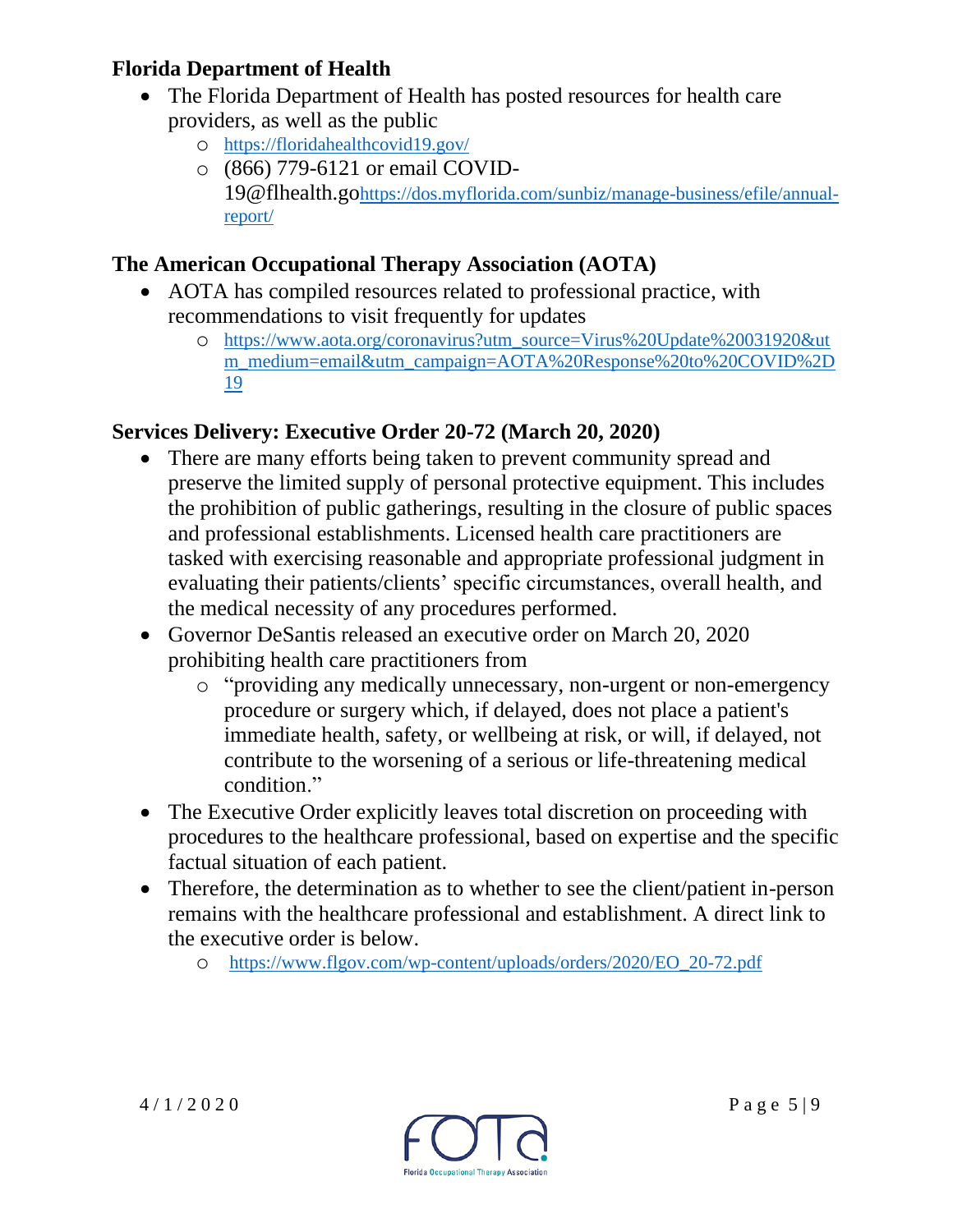#### **Telehealth: Overview**

- Occupational therapy services are covered during this time, with some provisions in place for up to 90 days and to be revisited. There are continuous changes being made and you are recommended to visit these resources frequently for the most updated information.
- AOTA has resources regarding telehealth on their website. Visit below for the most recent information:
	- o [https://www.aota.org/Advocacy-Policy/Congressional-Affairs/Legislative-Issues-](https://www.aota.org/Advocacy-Policy/Congressional-Affairs/Legislative-Issues-Update/2020/New-Changes-To-Unemployment-and-leave-support-during-COVID-19)[Update/2020/New-Changes-To-Unemployment-and-leave-support-during-](https://www.aota.org/Advocacy-Policy/Congressional-Affairs/Legislative-Issues-Update/2020/New-Changes-To-Unemployment-and-leave-support-during-COVID-19)[COVID-19](https://www.aota.org/Advocacy-Policy/Congressional-Affairs/Legislative-Issues-Update/2020/New-Changes-To-Unemployment-and-leave-support-during-COVID-19)
- AHCA continues to update information regarding concerns related to telehealth service delivery. Visit this resource for updated information: o [https://ahca.myflorida.com/Medicaid/alerts\\_90-day.shtml](https://ahca.myflorida.com/Medicaid/alerts_90-day.shtml)
- The Center for Connected Health Policy (CCHPCA) has created a chart of state actions taken to remove policy barriers to telehealth utilization
	- o [https://www.cchpca.org/resources/COVID-19-related-state-actions](https://www.cchpca.org/resources/covid-19-related-state-actions)
- Health Insurance Portability and Accountability Act (HIPAA) will exercise enforcement discretion and waive penalties for violations against health care providers that serve patients in good faith through everyday communications technologies, such as FaceTime or Skype, during the COVID-19 nationwide public health emergency. Where possible, you should consider those platforms that are HIPAA compliant
	- o [https://www.hhs.gov/hipaa/for-professionals/special-topics/emergency](https://www.hhs.gov/hipaa/for-professionals/special-topics/emergency-preparedness/index.html)[preparedness/index.html](https://www.hhs.gov/hipaa/for-professionals/special-topics/emergency-preparedness/index.html)
- Reimbursement
	- $\circ$  Contact the health plan(s) directly to inquire about their telemedicine requirements, as well as reimbursement procedures and rates
	- o Florida Medicaid does not reimburse for the acquisition, installation, and maintenance of telecommunication devices or systems

## **Telemedicine Guidance for Therapy Services and Early Intervention Services**

- AHCA has provided an update on guidance for the use of telehealth for therapy and early intervention services
	- o [https://ahca.myflorida.com/Medicaid/pdffiles/provider\\_alerts/2020\\_03/Telemedic](https://ahca.myflorida.com/Medicaid/pdffiles/provider_alerts/2020_03/Telemedicine_Guidance_Therapy_Services-EIS_20200320.pdf) [ine\\_Guidance\\_Therapy\\_Services-EIS\\_20200320.pdf](https://ahca.myflorida.com/Medicaid/pdffiles/provider_alerts/2020_03/Telemedicine_Guidance_Therapy_Services-EIS_20200320.pdf)

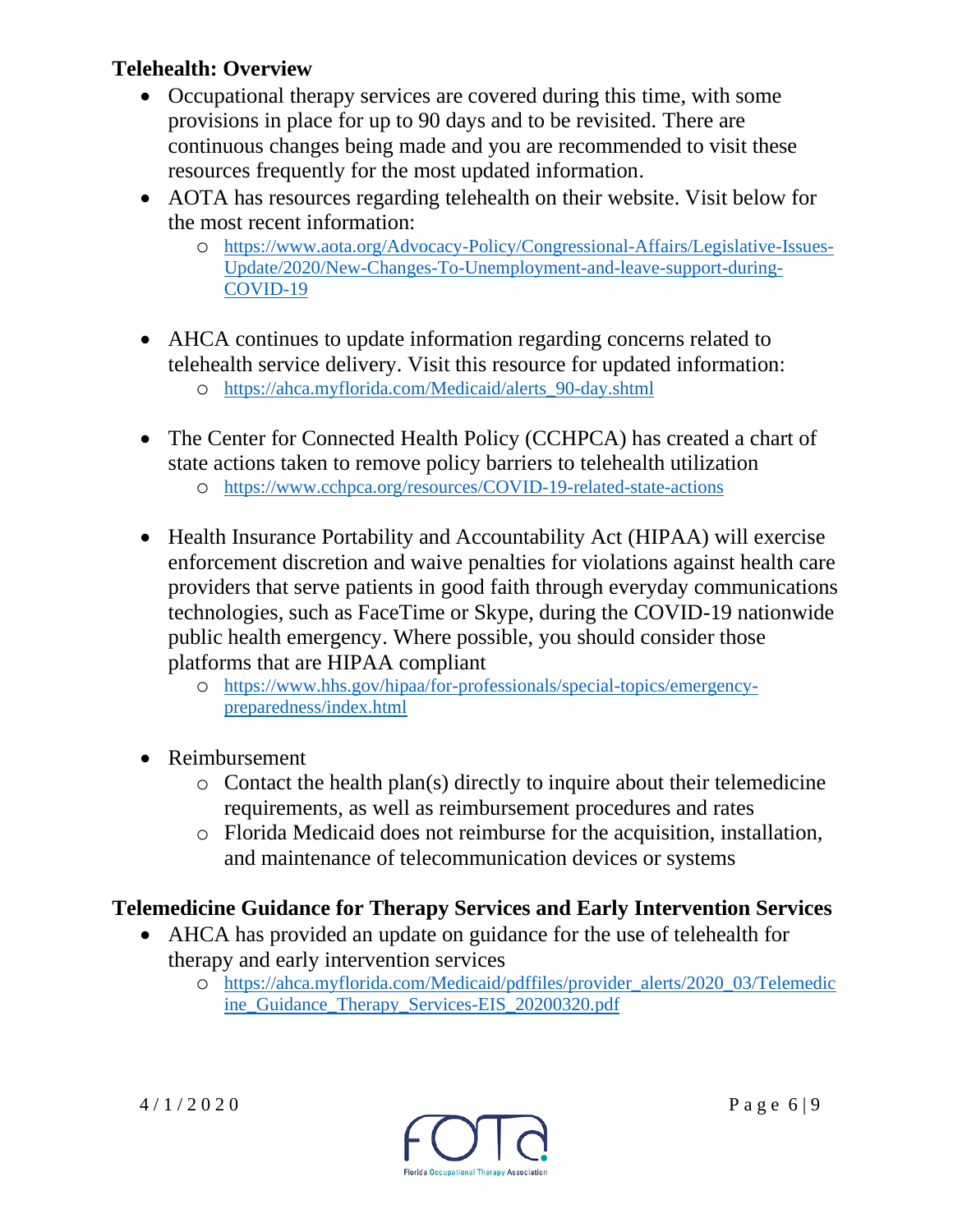- Therapy Services
	- o "Florida Medicaid will reimburse for evaluation, diagnostic, and treatment recommendations for services included on the respective therapy services fee schedule to the extent services can be delivered in a manner that is consistent with the standard of care and all service components designated in the American Medical Association's Current Procedural Terminology and the Florida Medicaid coverage policy is provided. Providers must append the GT modifier to the procedure code in the fee-for-service delivery system."
	- o Fee Schedule
		- [https://ahca.myflorida.com/medicaid/review/fee\\_schedules.shtml](https://ahca.myflorida.com/medicaid/review/fee_schedules.shtml)
	- o Use the following place of service and required modifier when billing for telehealth services

| <b>Place of Service</b> | <b>Required Modifier</b> |  |
|-------------------------|--------------------------|--|
|                         |                          |  |

- Early Intervention
	- o "Florida Medicaid will reimburse for the delivery of early intervention sessions via telemedicine when performed by an eligible EIS provider (as defined in the Medicaid coverage policy) to provide family training designed to support the caregiver in the delivery of care. The provider must guide the caregiver in the implementation of certain components of the recipient's individualized family support plan to promote carryover of treatment gains. Providers are required to ensure caregivers can perform the tasks."
	- o Early intervention services are covered, as described below:

| <b>Service</b>            | <b>Procedure</b><br>Code | <b>Required</b><br><b>Modifier</b> | Limits         |
|---------------------------|--------------------------|------------------------------------|----------------|
| <b>Early Intervention</b> | T <sub>1027</sub> SC     | <b>GT</b>                          | Four 15-minute |
| Individual Session:       |                          |                                    | units per day  |
| <b>Family Training</b>    |                          |                                    |                |

- Prior Authorization Requirements
	- o You are encouraged to reach out to the respective insurance representatives to determine how to proceed with prior authorizations during this period. There was conflicting information provided from two different updates and providers should exercise due diligence in decision making, always verifying what is appropriate for service provision.

 $4/1/2020$  Page 7|9

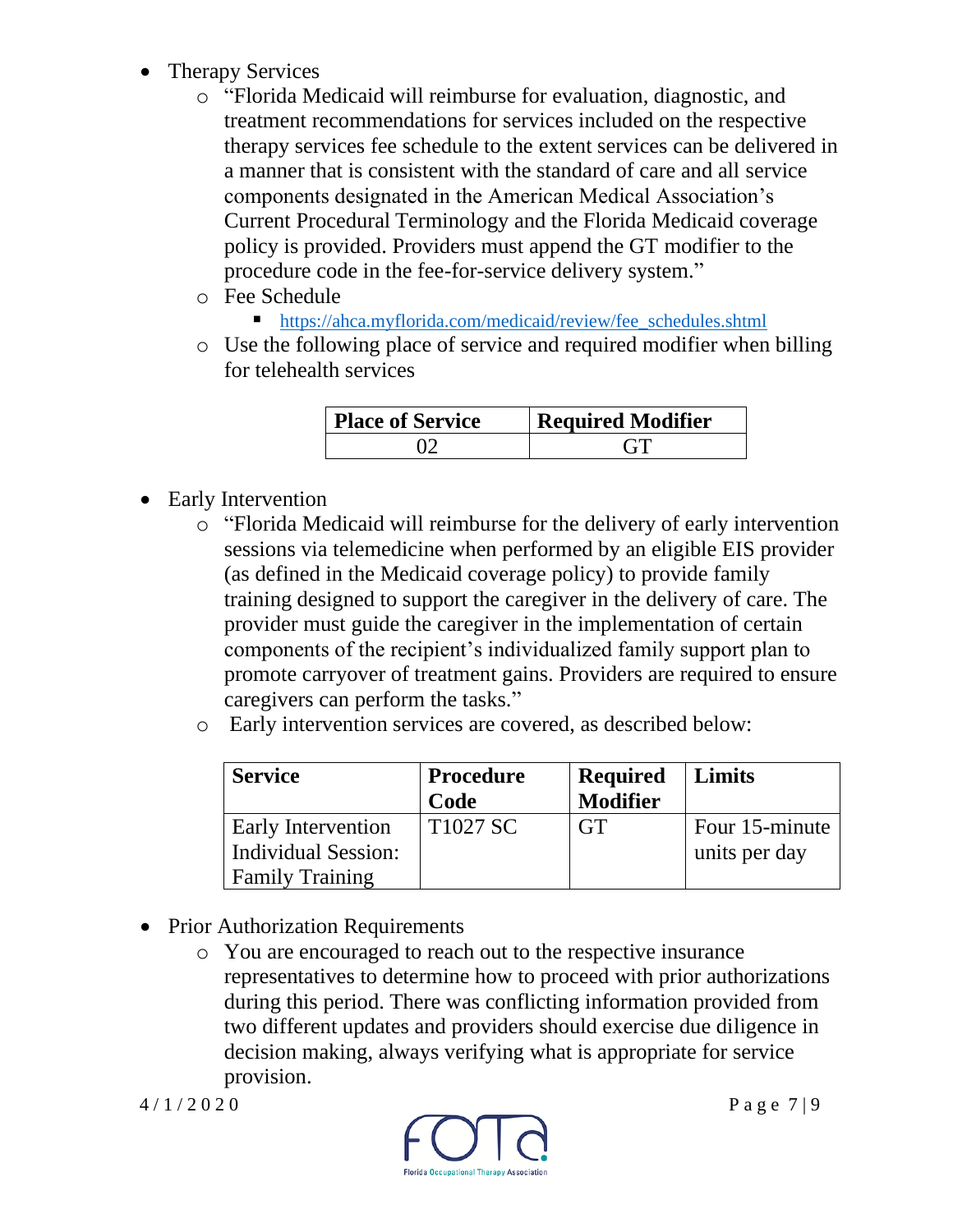- o Information provided in the March 20, 2020 update did not relieve the provider of any existing prior authorization requirements that currently exist for therapy or early intervention services.
	- [https://ahca.myflorida.com/Medicaid/pdffiles/provider\\_alerts/2020\\_03/Tel](https://ahca.myflorida.com/Medicaid/pdffiles/provider_alerts/2020_03/Telemedicine_Guidance_Therapy_Services-EIS_20200320.pdf) [emedicine\\_Guidance\\_Therapy\\_Services-EIS\\_20200320.pdf](https://ahca.myflorida.com/Medicaid/pdffiles/provider_alerts/2020_03/Telemedicine_Guidance_Therapy_Services-EIS_20200320.pdf)
- o The update provided on March 16, 2020 did not include occupational therapy in the list of providers where prior authorization requirements were waived, as treatment referred specifically to COVID-19.
	- [https://ahca.myflorida.com/Medicaid/pdffiles/provider\\_alerts/2020\\_03/Me](https://ahca.myflorida.com/Medicaid/pdffiles/provider_alerts/2020_03/Medicaid_Coverage_During_SOE_COVID-19_20200316.pdf) [dicaid\\_Coverage\\_During\\_SOE\\_COVID-19\\_20200316.pdf](https://ahca.myflorida.com/Medicaid/pdffiles/provider_alerts/2020_03/Medicaid_Coverage_During_SOE_COVID-19_20200316.pdf)

## **Department of Education**

- The U.S. Department of Education (USDOE) released guidance on how to continue providing services to children with disabilities. Waivers for all student assessment requirements for the 2019-2020 school year can be applied for by states. Specific guidance for providing services for students with disabilities was communicated through a webinar and Fact Sheet. Below is information on various resource, including webinars and fact sheets from the USDOE:
	- o <https://www.ed.gov/coronavirus>
	- o Fact Sheet
		- [https://www2.ed.gov/about/offices/list/ocr/docs/ocr-coronavirus-fact](https://www2.ed.gov/about/offices/list/ocr/docs/ocr-coronavirus-fact-sheet.pdf)[sheet.pdf](https://www2.ed.gov/about/offices/list/ocr/docs/ocr-coronavirus-fact-sheet.pdf)
	- o Webinar
		- [https://www.youtube.com/watch?utm\\_content=&utm\\_medium=email&ut](https://www.youtube.com/watch?utm_content=&utm_medium=email&utm_name=&utm_source=govdelivery&utm_term=&v=DCMLk4cES6A) [m\\_name=&utm\\_source=govdelivery&utm\\_term=&v=DCMLk4cES6A](https://www.youtube.com/watch?utm_content=&utm_medium=email&utm_name=&utm_source=govdelivery&utm_term=&v=DCMLk4cES6A)
- The Florida Department of Education has also released resources and guidance, with distance learning plans already implemented. A document with frequently asked questions and other resources are below:
	- o <http://www.fldoe.org/core/fileparse.php/19861/urlt/FDOE-COVID-QAl.pdf>
	- o <http://www.fldoe.org/em-response/>

# **Educators and Students**

- University faculty and students have all made adjustments to address continued learning and fieldwork during this time. Refer to your respective universities for guidance. AOTA has prepared a list of Frequently Asked Questions and you can access that below:
	- o <https://www.aota.org/coronavirus>